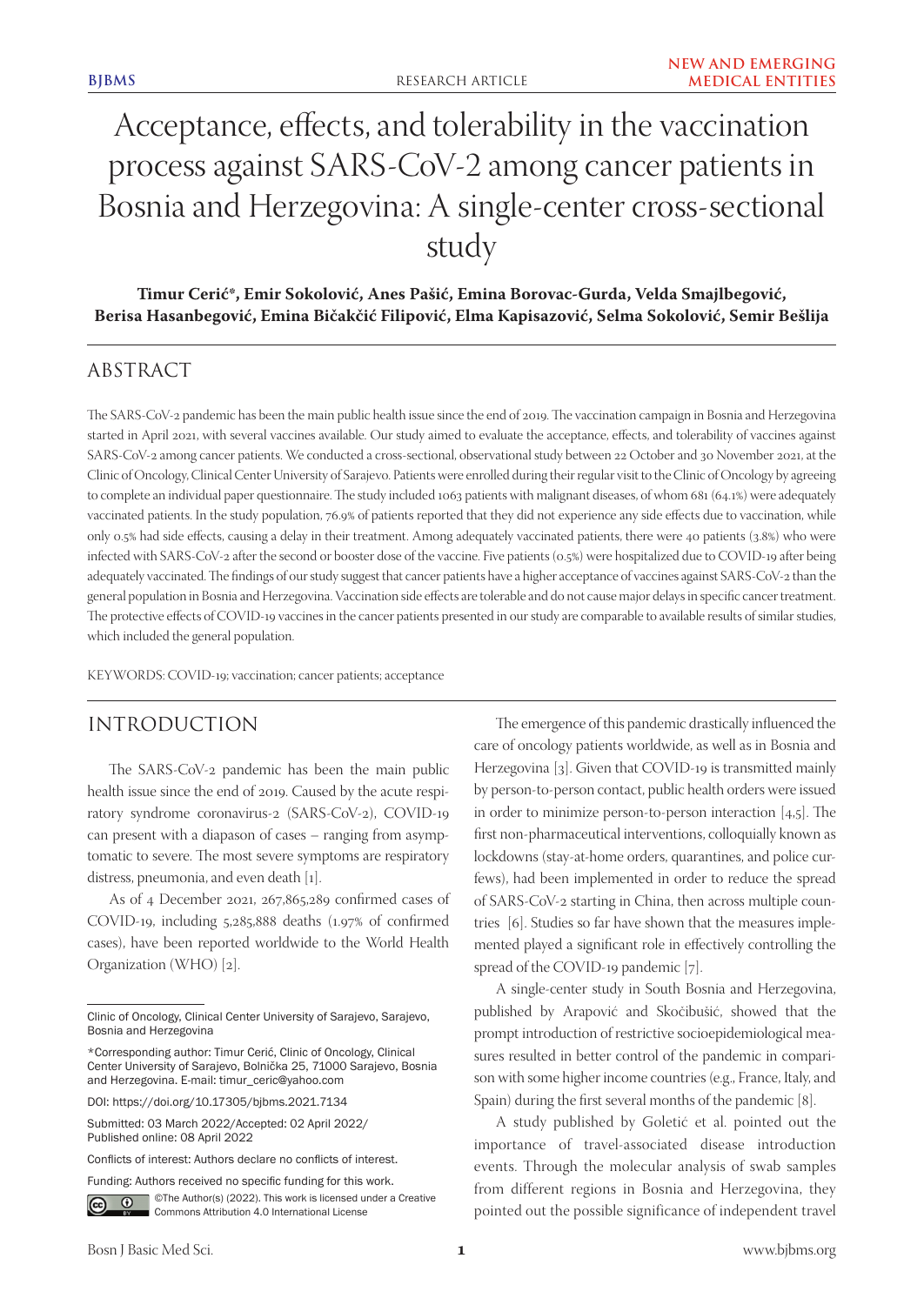modes and their impact on the increased incidence of COVID-19 cases, as well as the importance of these findings in modifying the socioepidemiological measures that are to be implemented [9].

For oncology patients globally, the protective measures meant that diagnostic and surgical procedures were delayed, treatment plans were altered in order to minimize visits to the clinics, and routine follow-ups were postponed [8]. Many patients had to receive treatment in- clinic, in larger hospitals, or clinical centers meaning greater exposure and higher risk for getting infected with SARS-CoV-2. Changes in the treatment regimen of these patients may have led to disease progression or even worse outcomes [9, 10]. Every oncology center made a management strategy for the spread of COVID-19 in order to reduce the delay of treatment. The COVID-19 pandemic has shown a significant impact on cancer patient care worldwide. The ONCOCARE-COV study, published by Brugel et al., shows the dramatic impact the COVID-19 pandemic had on different levels of oncology patient care. A relative decrease in chemotherapy and radiotherapy treatment was observed, as well as a significant negative impact on screening, cancer diagnostics, and surgical treatment of oncology patients [11]. Similar results can be found in other European countries such as Belgium, the UK, Spain, as well as in the US [12-17]. Because majority of systems were faced with limited healthcare personnel during the pandemic, an international collaborative group recommended a prioritization plan to maximize health benefits, considering the patient, their disease, and its prognosis [11-18]. Between March and May 2020, 77 of the 8657 patients scheduled for therapy at the Clinic of Oncology Sarajevo had their treatment delayed due to a positive anamnesis or a high body temperature. Out of the 40 symptomatic patients tested, infection with SARS-CoV-2 was confirmed in 2 [11]. Šušak et al. published a single-center study in Konjic, Bosnia and Herzegovina, demonstrating the correlation between symptoms and IgG seroconversion to SARS-CoV-2 one year after infection, with patients having positive IgG serology one year after contact. Symptoms of high fever and headache could be possible indicators of a better immune response as they have shown correlation with IgG levels. The study has also shown a significant increase in antibody titers of vaccinated participants one year after infection which could possibly point to better protection against reinfection [19].

Oncology patients on active treatment were quickly considered as a potentially vulnerable population, especially individuals with risk factors such as therapy-related immunosuppression, comorbidities, and age [12,20]. Conducted studies clearly showed that patients that go in for inpatient or outpatient treatment have an increased risk of COVID-19 infection, concern about the risk of infection with COVID-19

when coming to the hospital, and some patients even showed reluctance to proceed with treatment [13,21]. Thus, leading oncology societies recommend that cancer patients on active treatment, those starting treatment, and those that have been treated in the past six months be prioritized for vaccination [22].

Protective behavior is crucial to managing a pandemic, and effective immunization could bear the most promise for resolving the health issue of COVID-19 pandemic [14,23]. During 2020, several vaccines were being developed in multiple countries, and by the end of the year, results of the phase 3 trial had been published which resulted in the approval of the vaccines against COVID-19 [15-17, 19, 21].

Vaccination against COVID-19 commenced worldwide at the beginning of 2021. The Strategic Advisory Group of Experts on Immunization issued a framework for the prioritization of COVID-19 vaccination considering cancer patients a high priority population, a plan that was also implemented in Bosnia and Herzegovina [22,24-26]. Vaccination campaign in Bosnia and Herzegovina started in April 2021 with several vaccines available: Sinopharm (BBIBO), CoronaVac (Sinovac), ChAdOx1 nCoV-19 (Oxford/AstraZeneca), and later on, BNT162b2 (Pfizer/BioNTech) [27-30]. It must be noted that a significant number of individuals were vaccinated outside of the country before the vaccination campaign had started in Bosnia and Herzegovina.

Up until the 9 December 2021, a total of  $8,158,815,265$ vaccine doses have been administered, as reported to the WHO [31]. Data for Bosnia and Herzegovina showed a total of 280,469 confirmed cases of COVID-19 reported, out of which 12,882 of these cases resulted in death. Up until the 4 November 2021, a total of 1,553,874 vaccine doses have been administered. In total, 833,233 individuals have been vaccinated with at least one dose, and 720,631 individuals have been fully vaccinated [31,32].

According to the Institute for Public Health of the Federation of Bosnia and Herzegovina, in the period from 3 March to 5 December 2021, a total of 995,646 persons were vaccinated, out of which 525,844 received at least one dose, 461,597 two doses, and 8205 persons received the third dose [32].

According to the current data, several studies have been conducted to assess the cancer population's attitude toward COVID-19 immunization. Several cross-sectional surveys have been conducted in order to better understand the acceptance of the COVID-19 vaccination of patients with malignant diseases. Most studies have shown that the majority of patients are willing to get vaccinated [33-36].

The aim of our cross-sectional, observational study was to evaluate the acceptance, effects, and tolerability of vaccines against the SARS-CoV-2 among cancer patients.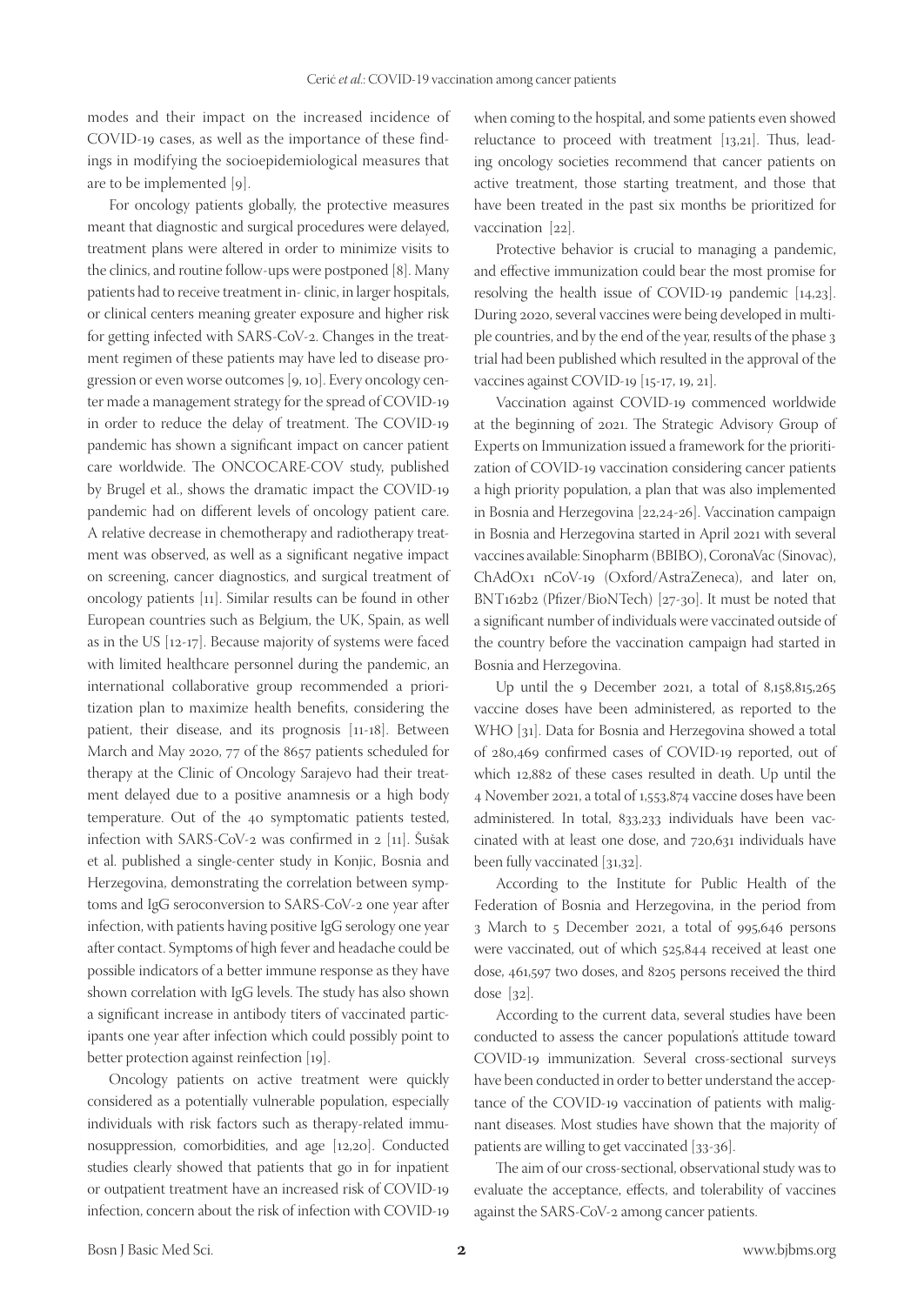# MATERIALS AND METHODS

This was a cross-sectional, observational study, conducted between 22 October and 30 November 2021, at the Clinic of Oncology, Clinical Center University of Sarajevo. The study included 1063 patients with malignant disease that have been visiting inpatient or outpatient departments of our clinic for treatment, follow-up, and consultations. They were enrolled during their regular visit to the Clinic of Oncology by agreeing to complete an individual paper questionnaire on personal demographic information (initials, age, gender, and area of living), information on previous COVID-19 infection, COVID-19 vaccination acceptance, vaccination status, side effects of COVID-19 vaccination, and eventual delay of oncologic treatment caused by vaccines side effects. During the scheduled appointment, the attending physician completed the questionnaire with information about the diagnosis, presence of metastatic disease, and modality of the therapy. Vaccinated patients in our study received one of the following vaccines against SARS-CoV-2: BNT162b2, ChAdOx1 nCoV-19, Sinopharm, or CoronaVac.

#### Ethical statement

Ethical approval was obtained from the Hospital Ethics Committee at the Clinical Center University of Sarajevo (number 1178/21). Participation in the study was voluntary. Participants were assured of anonymity and confidentiality of their responses. Refusals were not documented. Patients received no financial compensation. The questionnaire was approved by the Institutional Ethics Committee.

#### Statistical analysis

We defined the descriptive measures, including absolute value and percentages. The chi-square test of independence was used to evaluate the relationship of categorical variables between adequately and inadequately vaccinated patients. The chi-square test of independence was used to evaluate the presence of side effects and type of administered vaccine. Post hoc chi-square testing was performed to analyze adjusted residuals and to identify cells with statistically significant z-scores in cross tabulation. *p* < 0.05 was an indicator of significance. IBM SPSS Statistics v. 23.0 was used for the statistical analysis.

### RESULTS

Our study included 1063 patients who were treated or examined at the Clinic of Oncology, Clinical Centre University of Sarajevo during October and November 2021.

The mean age of all patients included in our study was 61.9 (SD = 11.5) years and study population consisted of 65.7% of female patients and 34.3% of male patients.

The characteristics of the study population are presented in Table 1.

In our study population, there were 339 (31.9%) unvaccinated patients and 43 (4.0%) patients who received the first dose of a vaccine. These patients were classified as inadequately vaccinated patients in further analysis. Patients who were classified as adequately vaccinated were those who received a second dose of a COVID-19 vaccine (63.9% of patients) or a booster (third) dose (0.2% of patients). The frequency distribution difference of vaccinated patients across cantons (areas of living) was statistically significant  $(p < 0.001)$ . The highest percentage of vaccinated patients was in the Sarajevo Canton (68.9%), while the lowest percentage was in the Una-Sana Canton (33.3%).

The most commonly administered vaccine was BNT162b2 – 53% of the patients, while 23.3% of patients were vaccinated with ChAdOx1 nCoV-19 vaccine, 20.7% with the Sinopharm vaccine, and 3% chose the CoronaVac vaccine.

SARS-CoV-2 infection prior to completing the questionnaire was reported by 261 (26.5%) patients.

BNT162b2 was the most commonly administered vaccine in almost all age groups, except in patients over 80 years where the most common vaccine was ChAdOx1 nCoV-19 (Figure 1).

In our study population, 76.9% of patients reported that they did not experience any side effects of vaccination, while only 0.5% of patients had a delay in their treatment due to side effects. The most commonly reported side effect was local pain at the site of vaccine injection, and it was reported in 12.3% of patients. Besides local pain, fever was reported in 5.5% of patients, myalgia in 5.0% of patients, fatigue in 4.1% of patients, bone pain in 2.9% of patients, and 1% of patients complained about having nausea or vomiting after vaccination. Table 2 presents the most common side effects reported with respect to the vaccine administered. Using post hoc chisquare testing and values of adjusted residuals (z-scores) in cross-tabulation, we have identified that side effects of vaccination were most commonly reported in patients vaccinated with ChAdOx1 nCoV-19 vaccine (z-score =2.1;  $p = 0.03$ ) and that patients without side effects of vaccination were most commonly vaccinated with Sinopharm vaccine (z-score = 3.8;  $p <$  0.001). Local pain was the most commonly reported side effect. About 12.3% of patients reported local pain and it was most commonly present in patients vaccinated with the BNT162b2 vaccine (z-score = 3.8; *p* < 0.001). ChAdOx1 nCoV-19 vaccine was the most commonly administered vaccine in patients who reported fever as a side effect (z-score =  $3.8; p < 0.001$ ).

Besides side effects reported in Table 2, three patients reported headache as side effect of vaccination. Two of them were vaccinated with the BNT162b2 vaccine and one with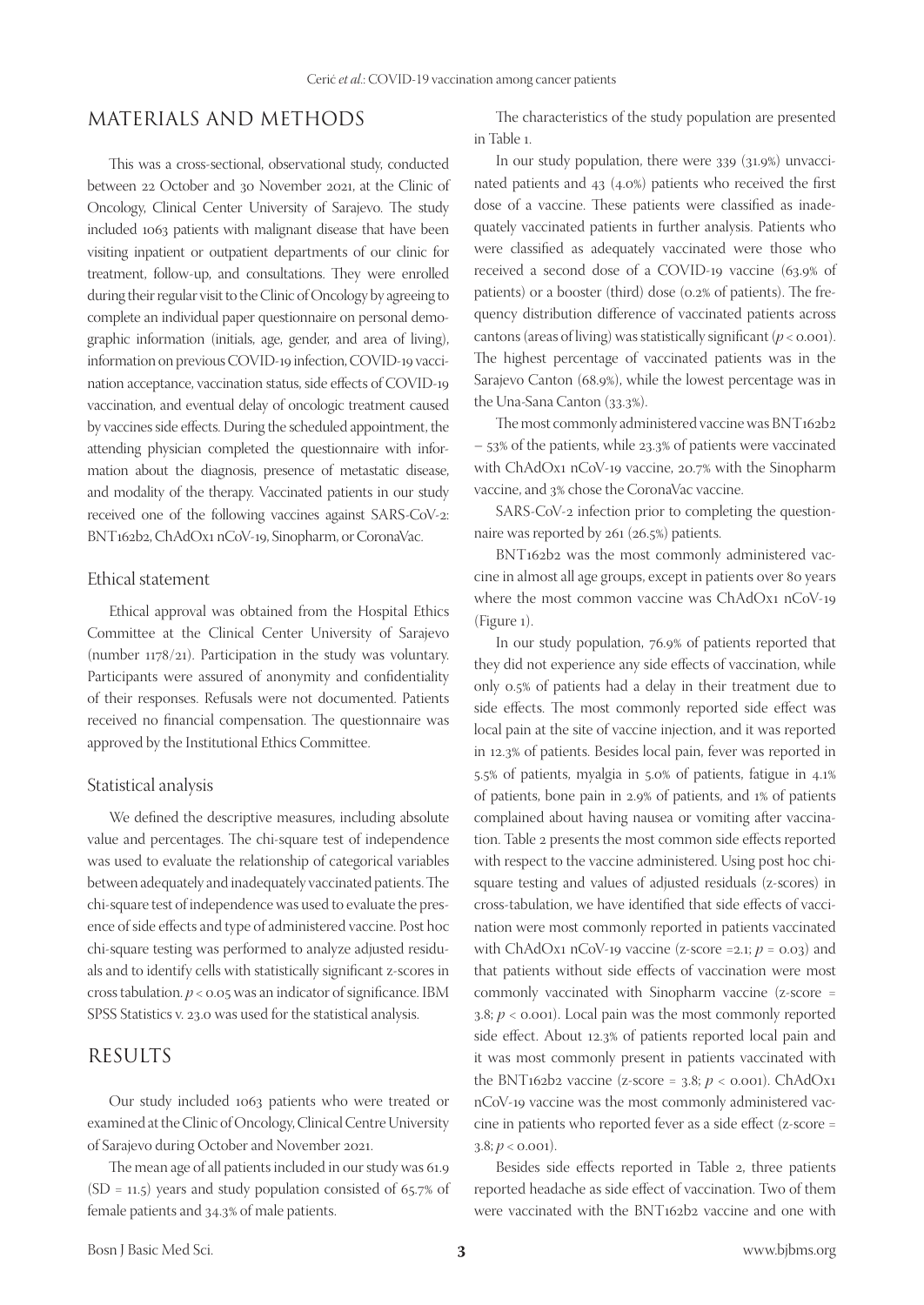| TABLE 1. Characteristics of patients included in the study |  |  |  |  |  |  |
|------------------------------------------------------------|--|--|--|--|--|--|
|------------------------------------------------------------|--|--|--|--|--|--|

| Characteristics            | All patients, $n$ $%$ | Adequately vaccinated, $n$ (%) | Not adequately vaccinated, $n$ (%) | $p$ value |
|----------------------------|-----------------------|--------------------------------|------------------------------------|-----------|
| Number of patients         | 1063                  | 681 (64.1)                     | 382 (35.9)                         |           |
| Gender                     |                       |                                |                                    | 0.004     |
| Male                       | 365 (34.3)            | 255(69.9)                      | 110(30.1)                          |           |
| Female                     | 698 (65.7)            | 426(61.0)                      | 272 (39.0)                         |           |
| Age group (years)          |                       |                                |                                    | 0.001     |
| $18 - 24$                  | 6                     | 2(33.3)                        | 4(66.7)                            |           |
| $25 - 49$                  | 131                   | 74 (56.5)                      | 57(43.5)                           |           |
| $50 - 59$                  | 257                   | 130(50.6)                      | 127 (49.4)                         |           |
| $60 - 69$                  | 380                   | 264(69.5)                      | 116(30.5)                          |           |
| $70 - 79$                  | 243                   | 173(71.2)                      | 70(28.8)                           |           |
| $>80$                      | 46                    | 38 (82.6)                      | 8(17.4)                            |           |
| Primary tumor              |                       |                                |                                    | < 0.001   |
| Breast cancer              | 395 (37.2)            | 251(63.5)                      | 144(36.5)                          |           |
| Gastrointestinal cancer    | 236 (22.2)            | 132(55.9)                      | 104(44.1)                          |           |
| Genitourinary cancer       | 203(19.1)             | 157(77.3)                      | 46(22.7)                           |           |
| Lung cancer                | 58(5.5)               | 43(74.1)                       | 15(25.9)                           |           |
| Gynecological cancer       | 111(10.4)             | 61(55.0)                       | 50(45.0)                           |           |
| Other                      | 59(5.6)               | 36(61.0)                       | 23(39.0)                           |           |
| Cancer treatment phase     |                       |                                |                                    | 0.005     |
| Active treatment           | 895 (84.2)            | 557 (62.2)                     | 338 (37.8)                         |           |
| Follow-up                  | 168(15.8)             | 124(74.3)                      | 44(25.7)                           |           |
| Canton                     |                       |                                |                                    | < 0.001   |
| Sarajevo Canton            | 787 (74.0)            | 542 (68.9)                     | 245(31.1)                          |           |
| Central Bosnia Canton      | 184 (17.3)            | 93 (50.5)                      | 91 (49.5)                          |           |
| Una-Sana Canton            | 18(1.7)               | 6(33.3)                        | 12(66.7)                           |           |
| Herzegovina-Neretva Canton | 10(0.9)               | 4(40.0)                        | 6(60.0)                            |           |
| Bosnian-Podrinje Canton    | 42(4.0)               | 22(52.4)                       | 20(47.6)                           |           |
| Zenica-Doboj Canton        | 22(2.1)               | 14(63.6)                       | 8(38.9)                            |           |
| Metastatic disease         |                       |                                |                                    | 0.003     |
| Yes                        | 403 (37.9)            | 235(58.5)                      | 168(41.5)                          |           |
| N <sub>o</sub>             | 660(62.1)             | 445 (67.4)                     | 215(32.6)                          |           |

Frequency distribution difference between patient characteristics and their vaccination status was analyzed by chi-square test,  $p$ <0.05 was considered statistically significant.

the ChAdOx1 nCoV-19 vaccine. No serious adverse events of COVID-19 vaccines were reported by the patients.

Among adequately vaccinated patients, there were 40 patients (3.8%) who were infected with SARS-CoV-2 after the second or booster dose of the vaccine. The mean number of months of SARS-COV-2 infection after being adequately vaccinated was  $3.35$  (SD = 1.77). Five patients (0.5%) were hospitalized because of COVID-19 after being adequately vaccinated.

The type of vaccine administered was not significantly related with patients who were infected with SARS-CoV-2 or hospitalized due to COVID-19 after full vaccination.

The presence of metastatic disease did not have a statistically significant relation with being infected with SARS-CoV-2 or hospitalized due to COVID-19 after adequate vaccination.

#### DISCUSSION

The first cases of COVID-19 in Bosnia and Herzegovina were reported at the beginning of March 2020. The vaccine campaign in Bosnia and Herzegovina had started later than in other European countries, probably due to the late arrival of the vaccines to our country [32,37-39]. In order to minimize the risk of COVID-19 infection and severe complications in this vulnerable population, cancer patients were prioritized as a group and encouraged to get vaccinated by the ongoing campaign for vaccination through media outlets along with recommendations from their oncologists. Variations in the vaccination rate of the population across different geographical areas could be attributed to the different quality and intensity with which local experts implemented vaccination campaigns against the SARS-CoV-2.

Several studies reporting on the safety and efficacy of COVID-19 vaccines among the cancer patient population have been published. Yasin et al. published a multicenter cohort study showing that cancer patients have significantly lower seropositivity rates compared to non-cancer patients (85.2% and 97.5%, respectively) when vaccinated with the CoronaVac vaccine. These findings were not surprising, considering that cancer patients are immunosuppressed, which, therefore, have a negative effect on the immune response. The study also confirmed the safety and efficacy of applying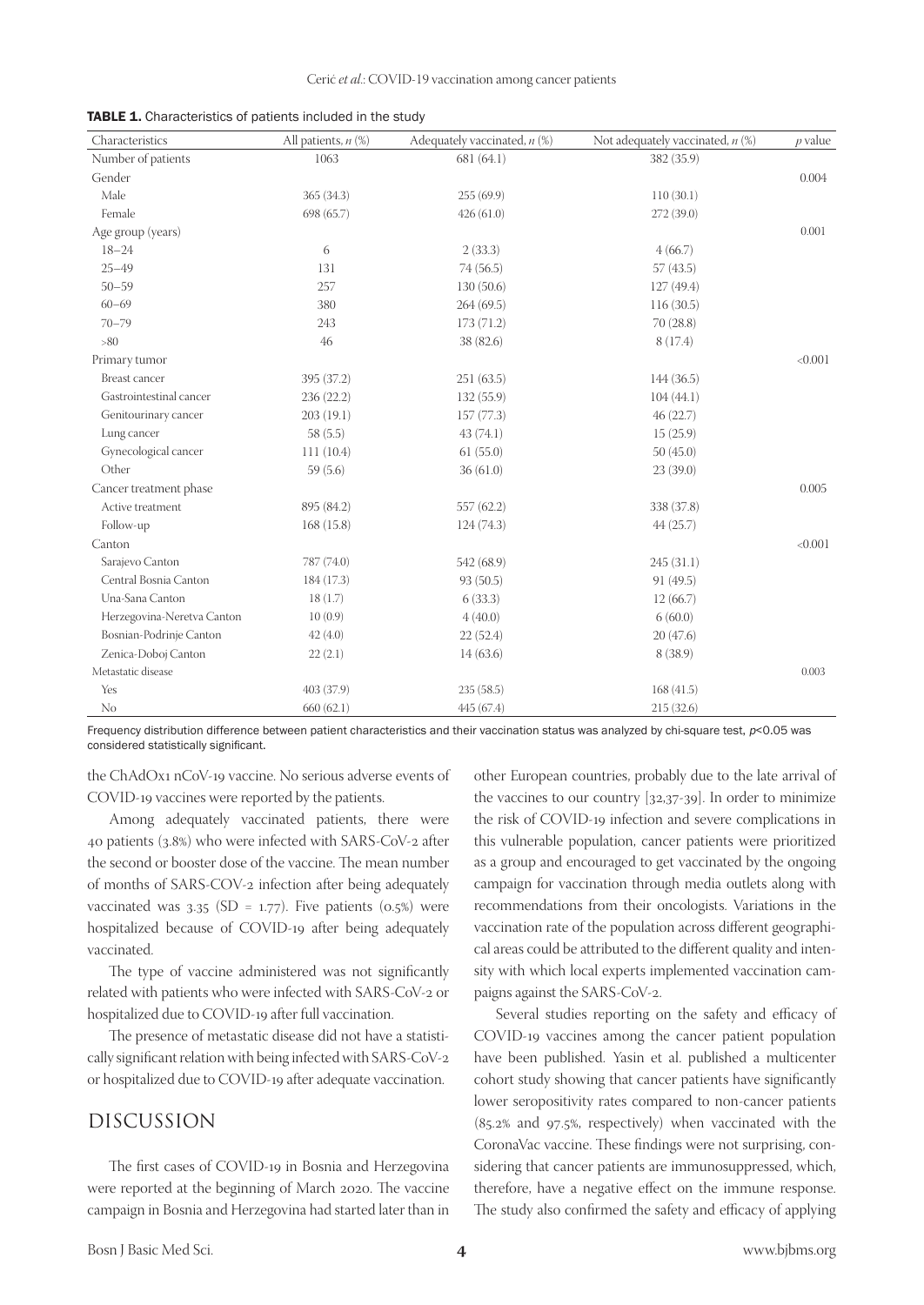|                 | Types of vaccines               |                 |                  |                       |           |  |
|-----------------|---------------------------------|-----------------|------------------|-----------------------|-----------|--|
|                 | ChAdO $\times$ 1 nCoV-19, n (%) | BNT162b2, n (%) | Sinopharm, n (%) | CoronaVac, $n$ $(\%)$ | $p$ value |  |
| Side effects    |                                 |                 |                  |                       |           |  |
| Yes             | $49(28.8)^*$                    | 100(26)         | $17(11.3)^*$     | 2(9.5)                | < 0.001   |  |
| N <sub>o</sub>  | $120(71.2)^*$                   | 285(74)         | $133(88.7)$ *    | 19(90.5)              |           |  |
| Local pain      |                                 |                 |                  |                       |           |  |
| N <sub>o</sub>  | 153(90.5)                       | $321(83.4)$ *   | $141(94)$ *      | 21(100)               | 0.001     |  |
| Yes             | 16(9.5)                         | $64(16.6)$ *    | $9(6)$ *         | 0(0)                  |           |  |
| Bone pain       |                                 |                 |                  |                       |           |  |
| No              | 165(97.6)                       | 372 (96.6)      | 148 (98.7)       | 19(90.5)              | 0.167     |  |
| Yes             | 4(2.4)                          | 13(3.4)         | 2(1.3)           | 2(9.5)                |           |  |
| Fever           |                                 |                 |                  |                       |           |  |
| N <sub>o</sub>  | $150(88.8)$ *                   | 368 (95.6)      | 146 (97.3)       | 21(100)               | 0.002     |  |
| Yes             | $19(11.2)^*$                    | 17(4.4)         | 4(2.7)           | 0(0)                  |           |  |
| Myalgia         |                                 |                 |                  |                       |           |  |
| No              | 160 (94.7)                      | 363 (94.3)      | 145 (96.7)       | 21(100)               | 0.485     |  |
| Yes             | 9(5.3)                          | 22(5.7)         | 5(3.3)           | 0(0)                  |           |  |
| Fatigue         |                                 |                 |                  |                       |           |  |
| No              | 159 (94.1)                      | 373 (96.9)      | 144 (96)         | 19(90.5)              | 0.272     |  |
| Yes             | 10(5.9)                         | 12(3.1)         | 6(4)             | 2(9.5)                |           |  |
| Nausea/vomiting |                                 |                 |                  |                       |           |  |
| No              | 169(100)                        | 378 (98.2)      | 150 (100)        | 21(100)               | 0.1       |  |
| Yes             | 0(0)                            | 7(1.8)          | 0(0)             | 0(0)                  |           |  |

|  |  |  |  | TABLE 2. Side effects of specific types of vaccines administered to patients |  |
|--|--|--|--|------------------------------------------------------------------------------|--|
|--|--|--|--|------------------------------------------------------------------------------|--|

\*Cells with bolded numbers had statistically significant z‑scores in post hoc chi‑square testing.

Frequency distribution difference between specific side effects and type of administered vaccine was analyzed by chi-square test,  $p$ <0.05 was considered statistically significant.





the CoronaVac in cancer patients [40]. Jackson et al. found a seropositivity rate of 86.9% in cancer patients vaccinated with Sinopharm inactivated vaccine, also finding that low seropositivity rates are mostly found in elderly cancer patients, those on active treatment, and patients with hematologic malignant disease [41]. Massarweh et al*.* found that 90% of patients receiving systemic anticancer treatment had an adequate immune response, but also significantly lower antibody titers compared to a healthy control group after receiving the BNT162b2 vaccine. The lowest antibody titers observed were in patients receiving chemotherapy in combination with immunotherapy [42].

According to the WHO, 720,631 individuals were fully vaccinated in Bosnia and Herzegovina up to November 2021, while 882,641 individuals received at least one dose. [43].

According to the data from the Institute for Public Health of the Federation of Bosnia and Herzegovina, in the period from 3 March 2021 to 16 January 2022, only 28.20% of the population has been fully vaccinated, while 7.47% received a booster dose [32,39]. Marijanovic et al. showed that most cancer patients (62.2%) had a hesitancy toward immunization with COVID-19 vaccines through their cross-sectional study conducted at the Clinic of Oncology, Mostar, Bosnia and Herzegovina [44]. Although we had a small sample of patients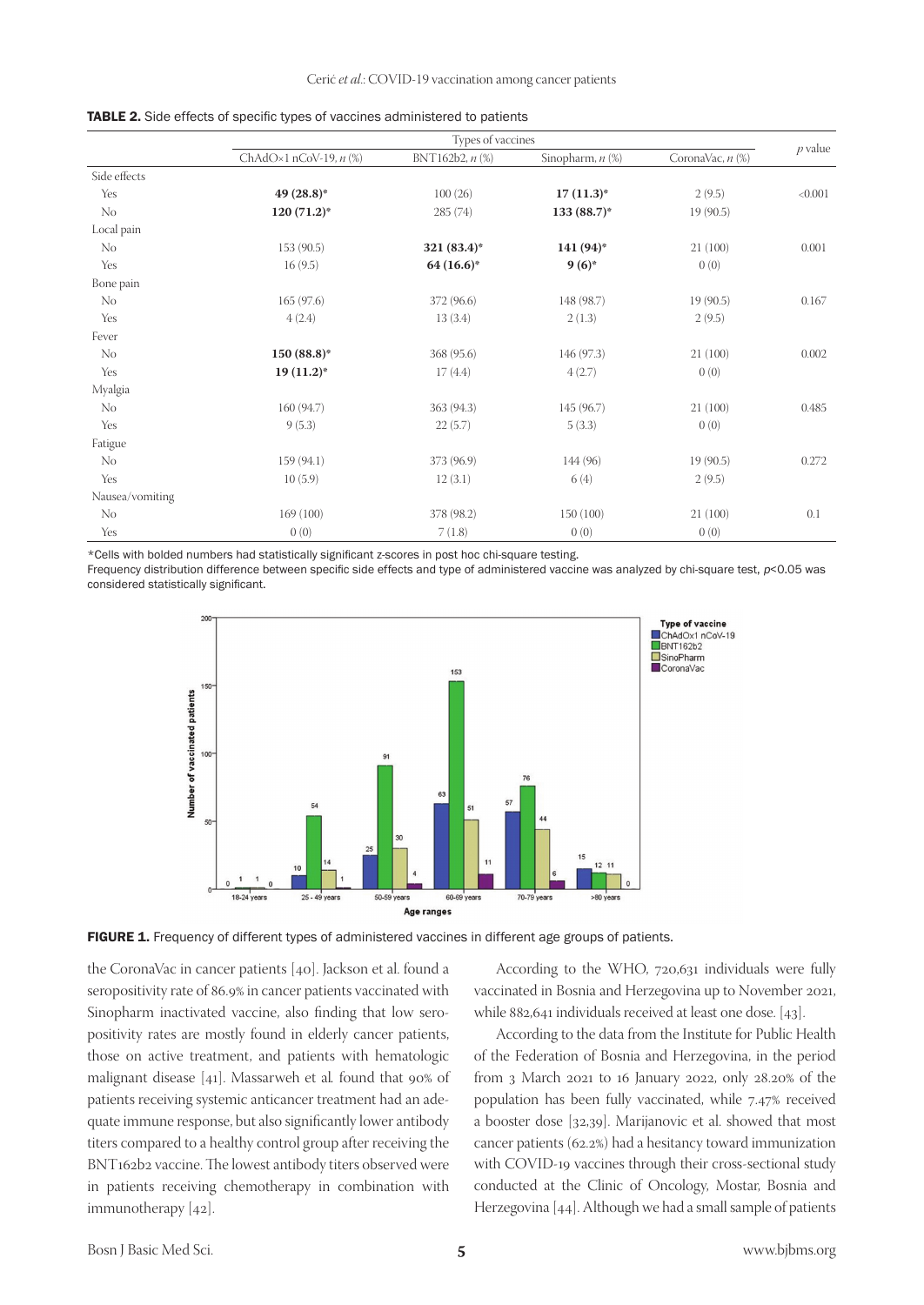from this area of Bosnia and Herzegovina, our results are compatible since 40% of patients from the Herzegovina-Neretva Canton were adequately vaccinated. However, we should mention that this study was conducted during February 2021, when data on the safety of vaccination in cancer patients were limited.

A French cross-sectional study has shown that 53.7% of oncology patients, on active treatment or active surveillance, were likely to be vaccinated, while 29.7% considered themselves not ready yet [45].

Similar results have been documented in a Portuguese study by de Sousa et al. where a majority of cancer patients (84%) on immunosuppressive therapy had the intention to be vaccinated, as well as a Lebanese study where 55% of patients had shown willingness for COVID-19 vaccination [46].

A cross-sectional study carried out in Serbia has shown that 41.72% of cancer patients were vaccinated, while 17.67% wanted to be vaccinated as soon as possible. More than half of the patients not wanting vaccination stated that they wish to be vaccinated after their cancer treatment, which may point to a fear of delaying active cancer treatment due to possible side effects [35].

However, data from our study show that 64.1% of patients were adequately vaccinated and these results outweigh the first data on vaccination hesitancy among cancer patients. In the majority of studies conducted, the main reasons for patients' unwillingness to get vaccinated are uncertainty about possible side effects or concern that vaccines may impair cancer treatment efficacy and outcomes. This suggests that these may be the reasons why patients on follow-up were significantly more vaccinated than patients on active treatment in our study (74.3% and 62.2%, respectively) [47].

When divided by the area of living, the highest percentage of vaccinated patients was in the Sarajevo Canton (68.9%). According to the Institute for Public Health of Canton Sarajevo, 50.1% of the Sarajevo Canton population has been fully vaccinated with a COVID-19 vaccine between March 2021 and January 2022 [48]. Comparing these two results, we can conclude that the encouragement and recommendation of oncologists at local clinics for vaccination against SARS-CoV-2 were successful since the percentage of vaccinated cancer patients from Canton Sarajevo is higher than in the general population. The lowest percentage of vaccinated patients was in the Una-Sana Canton (33.3%). The difference in the percentage of vaccinated patients could be caused by the fact that the Sarajevo Canton is located in a more urban setting, and thus having the population greater exposure to the vaccination campaigns conducted, along with vaccine promotion through health institutions and various forms of media.

As with most studies published to this day, data show that there is a significant correlation between age and vaccine acceptance [49]. We note that the majority of patients vaccinated were 50 years old and above, while only 33.3% of patients aged 18-24 years were adequately vaccinated which may imply that the older part of the population consider themselves to have a greater benefit from vaccination, lowering so their risk of COVID-19 complications.

In our study, 53% of patients received BNT162b2, while in the neighboring Serbia was reported that the majority of cancer patients received the Sinopharm vaccine [28-30,35].

Since cancer patients were not included in vaccine clinical trials, limited data about vaccine tolerability for this part of population are available [26,50].

Meta-analysis on the safety of COVID-19 vaccines in cancer patients suggested that vaccination appeared to be generally very safe, with mostly mild and moderate adverse effects reported. None of the included studies have described serious adverse events [51].

In our study population, 76.9% of patients reported that they did not have any side effects of vaccination, while only 0.5% of patients had a delay in their treatment caused by the side effects.

The most common side effect was local pain at the injection site, reported in 12.3% of patients, out of whom the majority received the BNT162b2 vaccine.

Our study results correspond to the other results where the incidence of side effects in patients receiving the Sinopharm vaccine was lowest compared to other types of vaccines [35]. Reports of fever were the highest amongst patients receiving the ChAdOx1 nCOV-19 vaccine (11.2%), which was significantly higher compared to other vaccines.

Tenforde et al. presented that vaccine effectiveness was significantly reduced for patients with immunocompromising conditions (59.2%) compared to individuals without an immunocompromising condition (91.3%). They showed that, when restricted to immunocompromised patients with an active solid organ, or hematologic malignancy, or solid organ transplant, vaccine effectiveness was 51.2%. In this study, authors also reported that 20% of patients who developed COVID-19 symptoms after being vaccinated were patients with active solid organ or hematologic malignancy. In the group of patients who developed COVID-19 after being adequately vaccinated, the median time between the final vaccine dose and symptom onset was 44 days [52]. In our study, only 3.8% of patients were infected with SARS-CoV-2 after the second or booster dose of the vaccine and the mean number of months of SARS-CoV-2 infection after being adequately vaccinated was 3.35 months (SD = 1.77).

According to the report of the Institute for Public Health of Canton Sarajevo, 76% of hospitalized patients are unvaccinated, while only 24% of hospitalized patients have been fully vaccinated [48]. The Israeli study shows that only 7.7%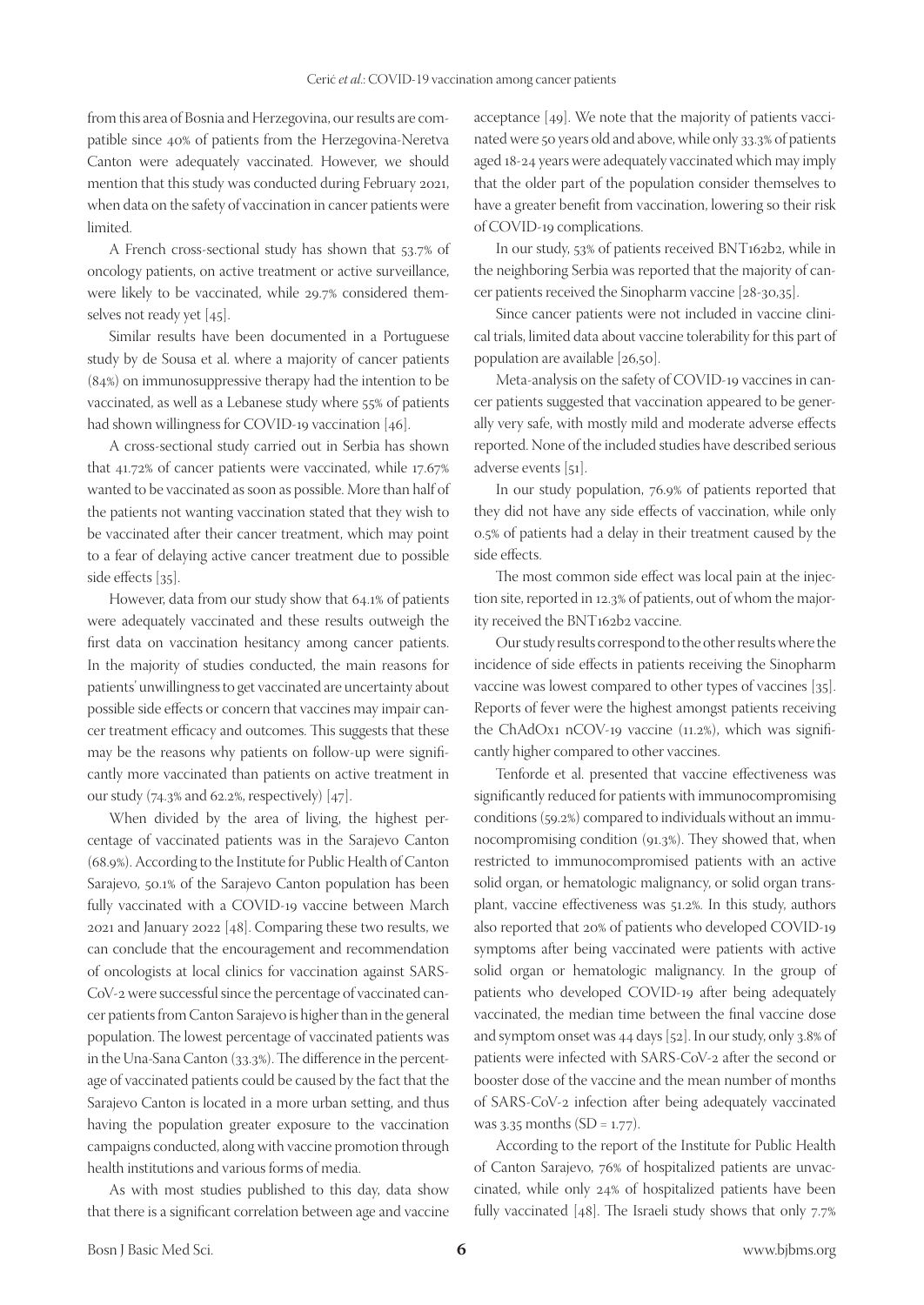of patients hospitalized with COVID-19 were fully vaccinated with 7 or more days after the second dose of vaccine. This pointed to vaccine effectiveness in comparison to 71.8% of COVID-19-related hospitalizations in which patients were not vaccinated [53]. In our study population, five patients (0.5%) were hospitalized because of COVID-19 after being adequately vaccinated and they represent 12.5% of patients who developed COVID-19 after being adequately vaccinated.

The limitation of our study was that it was conducted in a single center, although oncology patients from different geographical areas of Bosnia and Herzegovina are getting treated at our center. Furthermore, the period between the initiation of the vaccine campaign in Bosnia and Herzegovina and initiation of our study was too short to fully assess the effects of vaccines regarding developing COVID-19 and frequency of hospitalizations caused by COVID-19 among vaccinated patients. Another limitation of our study was the method of patient enrolment in the study, since it was based on the voluntary completion the questionnaire during their regular visit at our clinic. We can assume that a certain number of patients with poor COVID-19 outcome did not show up for regular check-ups and therefore were not a part of the analyzed population within our study.

## CONCLUSION

The findings of our study suggest that cancer patients have a higher acceptance of vaccines against SARS-CoV-2 than the general population in Bosnia and Herzegovina. Vaccination side effects are tolerable and do not cause any major delay in specific cancer treatment. The protective effects of COVID-19 vaccines in the cancer patients presented in our study are comparable to available results of similar studies which included the general population.

In order to have more reliable conclusions about the effectiveness and safety of the use of COVID-19 vaccines among cancer patients, it is necessary to conduct a number of studies of different designs that will have longer follow-up periods. However, at this point, we have enough available evidence to convincingly recommend COVID-19 vaccination to cancer patients.

## REFERENCES

- [1] Zhou M, Zhang X, Qu J. Coronavirus disease 2019 (COVID-19): A clinical update. Front Med 2020;14(2):126-35. https://doi.org/10.1007/s11684-020-0767-8
- [2] World Health Organization. WHO Coronavirus (COVID-19) Dashboard. <https://www.covid19.who.int/table>[Last accessed on 2021 Dec 04].
- [3] Chen N, Zhou M, Dong X, Qu J, Gong F, Han Y, et al*.* Epidemiological and clinical characteristics of 99 cases of 2019 novel coronavirus pneumonia in Wuhan, China: A descriptive study. Lancet 2020;395:507-13.

[https://doi.org/10.1016/s0140-6736\(20\)30211-7](https://doi.org/10.1016/s0140-6736(20)30211-7)

- [4] How COVID-19 Spreads. Centers for Disease Control and Prevention. Available from: <https://www.cdc.gov/coronavirus/> 2019-ncov/prevent-getting-sick/how-covid-spreads.html [Last accessed on 2021 Dec 04].
- [5] CDC. Social Distancing. Atlanta, GA: CDC; 2020b. Available from: [https://www.cdc.gov/coronavirus/](https://www.cdc.gov/coronavirus)2019-ncov/prevent-getting -sick/prevention.html [Last accessed on 2022 Mar 24]
- [6] Perra N. Non-pharmaceutical interventions during the COVID-19 pandemic: A review. Phys Rep 2021;913:1-52. <https://doi.org/10.1016/j.physrep.2021.02.001>
- [7] Alfano V, Ercolano S. The efficacy of lockdown against COVID-19: A cross-country panel analysis. Appl Health Econ Health Policy 2020;18:509-17.
	- <https://doi.org/10.1007/s40258-020-00596-3>
- [8] Arapović J, Skočibušić S. The first two months of the COVID-19 pandemic in Bosnia and Herzegovina: Single-center experience. Bosn J Basic Med Sci 2020;20(3):396-400. <https://doi.org/10.17305/bjbms.2020.4838>
- [9] Goletić T, Konjhodzic R, Fejzic N, Goletic S, Eterovic T, Softic A, et al*.* Phylogenetic pattern of SARS-CoV-2 from COVID-19 patients from Bosnia and Herzegovina: Lessons learned to optimize future molecular and epidemiological approaches. Bosn J Basic Med Sci 2021;21(4):484-7.

https://doi.org/10.17305/bjbms.2020.5381

[10] Deek MP, Kim S, Ahmed I, Fang BS, Zou W, Malhotra J, et al*.* Prognostic impact of missed chemotherapy doses during chemoradiation therapy for non-small cell lung cancer. Am J Clin Oncol 2018;41:362-6.

https://doi.org/10.1097/coc.0000000000000293

- [11] Brugel M, Carlier C, Essner C, Debreuve-Theresette A, Beck MF, Merrouche Y, et al*.* Dramatic changes in oncology care pathways during the COVID-19 pandemic: The French ONCOCARE-COV study. Oncologist 2021;26(2):e338-41. https://doi.org/10.1002/onco.13578
- [12] de Pelsemaeker MC, Guiot Y, Vanderveken J, Galant C, Van Bockstal MR. The impact of the COVID-19 pandemic and the associated belgian governmental measures on cancer screening, surgical pathology and cytopathology. Pathobiology 2021;88(1):46-55. https://doi.org/10.1159/000509546
- [13] Dinmohamed AG, Visser O, Verhoeven RH, Louwman MW, van Nederveen FH, Willems SM, et al*.* Fewer cancer diagnoses during the COVID-19 epidemic in the Netherlands. Lancet Oncol 2020;21(6):750-1.

[https://doi.org/10.1016/s1470-2045\(20\)30265-5](https://doi.org/10.1016/s1470-2045(20)30265-5)

- [14] De Vincentiis L, Carr RA, Mariani MP, Ferrara G. Cancer diagnostic rates during the 2020 'lockdown', due to COVID-19 pandemic, compared with the 2018-2019: An audit study from cellular pathology. J Clin Pathol 2020;74(3):187-9. https://doi.org/10.1136/jclinpath-2020-206833
- [15] Mahase E. Covid-19: Urgent cancer referrals fall by 60%, showing
- "brutal" impact of pandemic. BMJ 2020;369:m2386. https://doi.org/10.1136/bmj.m2386
- [16] Manso L, De Velasco G, Paz-Ares L. Impact of the COVID-19 outbreak on cancer patient flow and management: Experience from a large university hospital in Spain. ESMO Open. 2020;4(2):e000828. https://doi.org/10.1136/esmoopen-2020-000828
- [17] Chang EI, Liu JJ. Flattening the curve in oncologic surgery: Impact of Covid-19 on surgery at tertiary care cancer center. J Surg Oncol 2020;122: 602– 607. https://doi.org/10.1002/jso.26056
- [18] Gultekin M, Ak S, Ayhan A, Strojna A, Pletnev A, Fagotti A, et al*.* Perspectives, fears and expectations of patients with gynaecological cancers during the COVID-19 pandemic: A Pan-European study of the European network of gynaecological cancer advocacy groups (ENGAGe). Cancer Med 2021;10:208-19. https://doi.org/10.1002/cam4.3605
- [19] Šušak B, Mikulić V, Lazarević A, Mikulić I, Arapovic J. Sustained seroprevalence of SARS-CoV-2 antibodies one year after infection: One of the first COVID-19 cluster cases in Bosnia and Herzegovina.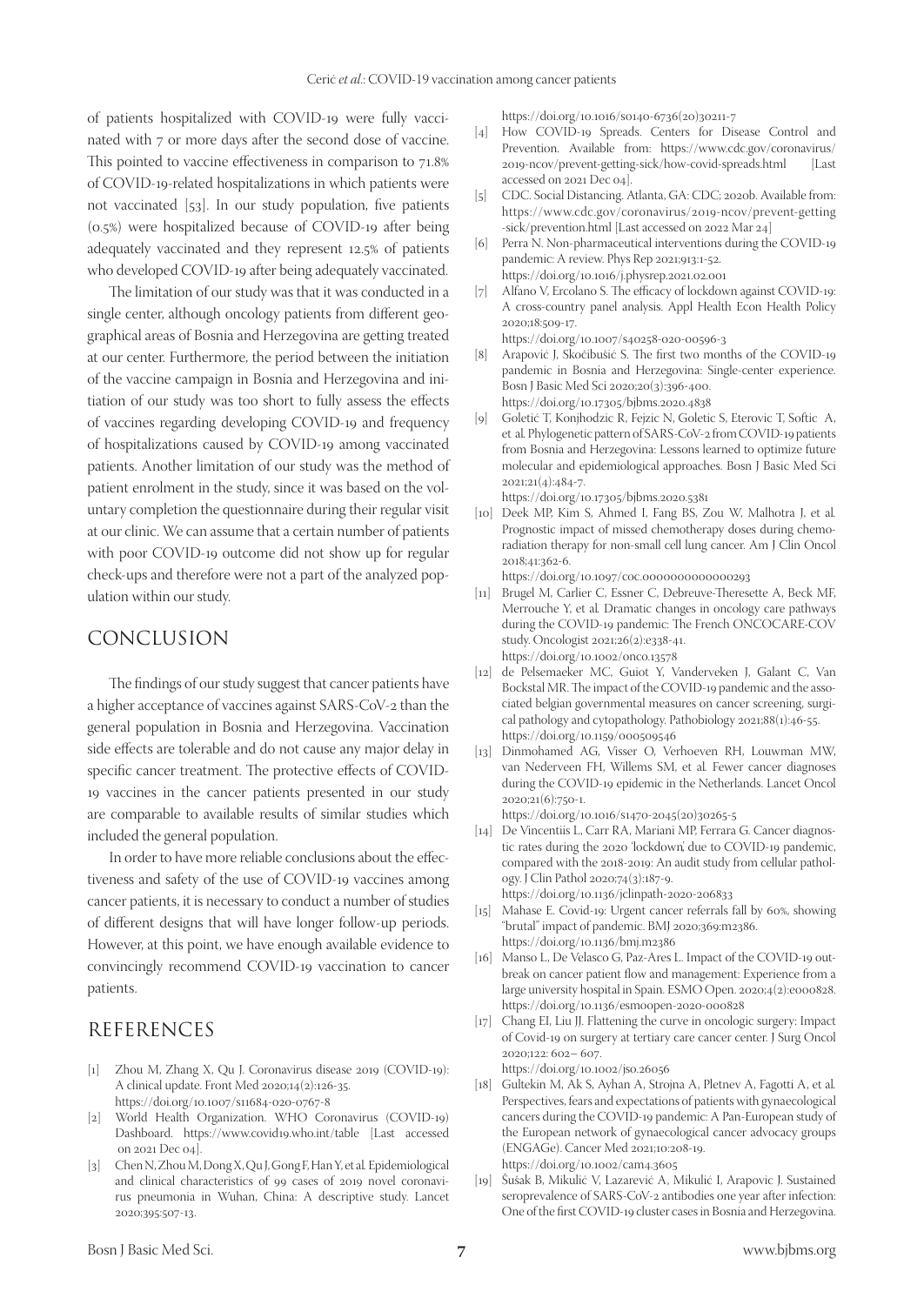Bosn J Basic Med Sci 2022;22(1):147-52. https://doi.org/10.17305/bjbms.2021.6340

[20] Kuderer NM, Choueiri TK, Shah DP, Shyr Y, Rubinstein SM, Rivera DR, et al*.* Clinical impact of COVID-19 on patients with cancer (CCC19): A cohort study. Lancet 2020;395:1907-18.Chamilos G, Lionakis MS, Kontoyiannis DP. Are all patients with cancer at heightened risk for severe coronavirus disease 2019 (COVID-19)? Clin Infect Dis 2021;72:351-6.

https://doi.org/10.1093/cid/ciaa1079

- [21] Chamilos G, Lionakis MS, Kontoyiannis DP. Are all patients with cancer at heightened risk for severe coronavirus disease 2019 (COVID-19)? Clin Infect Dis 2021;72:351-6. https://doi.org/10.1093/cid/ciaa1079
- [22] National Comprehensive Cancer Network. Recommendations of the NCCN COVID-19 Vaccination Advisory Committee. Available from: <https://www.nccn.org/docs/>default-source/covid-19/2021 \_covid-19\_vaccination\_guidance\_v3-0.pdf?sfvrsn=b483da2b\_60 [Last accessed on 2022 Mar 26].

https://doi.org/10.1097/01.cot.0000743568.73608.8d

[23] Bish A, Michie S. Demographic and attitudinal determinants of protective behaviours during a pandemic: A review. Br J Health Psychol 2010;15:797-824.

<https://doi.org/10.1348/135910710x485826>

- [24] Glenn JK, Goldman J. Task delegation to physician extenders-some comparisons. Am J Public Health 1976;66:64-6. https://doi.org/10.2105/ajph.66.1.64
- [25] WHO SAGE Values Framework for the Allocation and Prioritization of COVID-19 Vaccination. World<br>Health Organization; 2020. Available from: https:// Health Organization; 2020. Available www.apps.who.int/iris/handle/10665/334299 [Last accessed on 2021 Dec 03]
- [26] Preporuke Stručnog Savjetodavnog Tijela za Imunizaciju o Prioritetnim Skupinama za Cijepljenje Protiv COVID-19. Institute for Public Health of Federation of Bosnia and Herzegovina. Available from: [https://www.zzjzfbih.ba/wp-content/](https://www.zzjzfbih.ba/wp-content)uploads/ 2021/04/Preporuke-Stru%C4%8Dnog-savjetodavnog-tijela-zaimunizaciju-o-prioritetnim-skupinama-za-cijepljenje-protiv-COVID.pdf [Last accessed on 05 Dec 2021]. https://doi.org/10.21751/10.21751/frm-35-1-2-1
- [27] Mulligan MJ, Lyke KE, Kitchin N, et al. Phase I/II study of COVID-19 RNA vaccine BNT162b1 in adults. Nature 2020;586(7830):589-93. https://doi.org/10.1038/s41586-020-03098-3
- [28] Spikevax (previously COVID-19 Vaccine Moderna). European Medicines Agency. Available from: [https://www.ema.europa.eu](https://www.ema.europa.eu/en/medicines) [/en/medicines](https://www.ema.europa.eu/en/medicines)/human/EPAR/spikevax[Last accessed on 2021 Dec 03].
- [29] Comirnaty. European Medicines Agency. Available from: <https://www.ema.europa.eu/en/medicines>/human/EPAR/ comirnaty#authorisation-details-section [Last accessed on 2021 Dec 03].<br>[30] Vaxzevria
- (previously COVID-19 Vaccine AstraZeneca). European Medicines Agency. Available from: [https://](https://www.ema.europa.eu/en/medicines) [www.ema.europa.eu/en/medicines/](https://www.ema.europa.eu/en/medicines)human/EPAR/ vaxzevria-previously-covid-19-vaccine-astrazeneca#authorisation-details-section [Last accessed on 2021 Dec 03].
- https://doi.org/10.21694/2380-5706.21003<br>WHO Coronavirus (COVID-19) [31] WHO Coronavirus (COVID-19) Dashboard. World Health Organization. Available from: <https://www.covid19.who.int> [Last accessed on 2021 Dec 05].
- [32] Vakcinacija Protiv COVID-19 u Federaciji Bosne i Hercegovine. Institute for Public Health Federation of Bosnia and Herzegovina. Available from: <https://www.zzjzfbih.ba/wp-content/> uploads/2021/12/Izvje%C5%A1taj-o-provedenoj-vakcinaciji-protiv-COVID-19-u-Federaciji-BiH-49.-sedmica.pdf [Last accessed on 2021 Dec 07].

https://doi.org/10.37083/bosn.2021.26.123

[33] Miaskowski C, Paul SM, Snowberg K, Abbott M, Borno H, Chang S, et al*.* Oncology patients' perceptions of and experiences with COVID-19. Support Care Cancer 2021;29:1941-50. https://doi.org/10.1007/s00520-020-05684-7

- [34] van der Veldt AA, Oosting SF, Dingemans AC, Fehrmann RS, GeurtsvanKessel C, Jalving M, et al*.* COVID-19 vaccination: The VOICE for patients with cancer. Nat Med 2021;27:568-9. https://doi.org/10.1038/s41591-021-01240-w
- [35] Matovina Brko G, Popovic M, Jovic M, Radic J, Bodlovic Kladar M, Nikolic I, et al*.* COVID-19 vaccines and cancer patients: Acceptance, attitudes and safety. J BUON 2021;26:2183-90.
- [36] Moujaess E, Zeid NB, Samaha R, Sawan J, Kourie H, Labaki C, et al*.* Perceptions of the COVID-19 vaccine among patients with cancer: A single-institution survey. Future Oncol 2021;17:4071-9.
- [37] Beslija S. Managing an oncology clinic during the COVID-19 pandemic-how we did it in Sarajevo? Memo 2020;13:255-6. https://doi.org/10.1007/s12254-020-00643-8
- [38] Informacije o Cjepivu. Institute for Public Health Federation of Bosnia and Herzegovina. Available from: [https://](https://www.zzjzfbih.ba/informacije-o-cjepivu) [www.zzjzfbih.ba/informacije-o-cjepivu](https://www.zzjzfbih.ba/informacije-o-cjepivu) [Last accessed on 2022 Jan 19].
- [39] Vakcinacija Protiv COVID-19 u Federaciji Bosne i Hercegovine. Institute for Public Health Federation of Bosnia and Herzegovina. Available from: [https://](https://www.zzjzfbih.ba/wp-content/uploads) [www.zzjzf bih.ba/wp-content/uploads](https://www.zzjzfbih.ba/wp-content/uploads) /2022 /01/Izvje%C5%A1taj-o-provedenoj-vakcinaciji-protiv-COVID-19 u-Federaciji-BiH-2.-sedmica.pdf [Last accessed on 2022 Jan 23].
- [40] Yasin et al. Efficacy and safety profile of COVID-19 vaccine in cancer patients: a prospective, multicenter cohort study. Future Oncology 2022 18:10, 1235-1244. https://doi.org/10.2217/fon-2021-1248.
- [41] Jackson LA, Anderson EJ, Rouphael NG, Roberts PC, Makhene M, Coler RN, et al*.* An mRNA vaccine against SARS-CoV-2 preliminary report. N Engl J Med 2020;383:1920-31.
- [42] Massarweh A, Eliakim-Raz N, Stemmer A, Levy-Barda A, Yust-Katz S, Zer A, et al*.* Evaluation of seropositivity following BNT162b2 messenger RNA vaccination for SARS-CoV-2 in patients undergoing treatment for cancer. JAMA Oncol 2021;7:1133-40. https://doi.org/10.1001/jamaoncol.2021.2155<br>WHO Dashboard. Available
- [43] WHO Dashboard. Available from: [https://](https://www.covid19.who.int/region/euro/country/ba) [www.covid19.who.int/region/euro/country/ba](https://www.covid19.who.int/region/euro/country/ba) [Last accessed on 2022 Jan 20].
- [44] Marijanović I, Kraljević M, Buhovac T, Sokolović E. Acceptance of COVID-19 vaccination and its associated factors among cancer patients attending the oncology clinic of university clinical hospital Mostar, Bosnia and Herzegovina: A cross-sectional study. Med Sci Monit 2021;27:e932788. https://doi.org/10.12659/msm.932788
- [45] Barrière J, Gal J, Hoch B, Cassuto O, Leysalle A, Chamorey E, et al*.* Acceptance of SARS-CoV-2 vaccination among French patients with cancer: A cross-sectional survey. Ann Oncol 2021;32(5):673-4. https://doi.org/10.1016/j.annonc.2021.01.066
- [46] de Sousa MJ, Caramujo C, Julio N, et al. 1598P Acceptance of SARS-CoV-2 vaccination among patients with cancer undergoing immunosuppressive therapy: Portuguese study. Ann Oncol 2021;32:S1145-6.

https://doi.org/10.1016/j.annonc.2021.08.1591

- [47] Di Noia V, Renna D, Barberi V, Di Civita M, Riva F, Costantini G, et al*.* The first report on coronavirus disease 2019 (COVID-19) vaccine refusal by patients with solid cancer in Italy: Early data from a single-institute survey. Eur J Cancer 2021;153:260-4. https://doi.org/10.1016/j.ejca.2021.05.006
- [48] Jogunčić A, Bajramović A, Pošković-Bajraktarević A, Pitić A. Report on Vaccination in Canton Sarajevo in the Period of March 08th 2021 to January 16<sup>th</sup> 2022. Institute for Public Health of Canton Sarajevo. Available from: <https://zzjzks.ba/wp-content/uploads/2022/01><br>/BILTEN-VAKCINACIJE-02-u-22.pdf [Last accessed on /BILTEN-VAKCINACIJE-02-u-22.pdf [Last accessed on 2022 Jan 20].

https://doi.org/10.17532/jhsci.2020.1031

[49] Tsai R, Hervey J, Hoffman K, Wood J, Johnson J, Deighton D, et al*.* COVID-19 Vaccine hesitancy and acceptance among individuals with cancer, autoimmune diseases, or other serious comorbid conditions: Cross-sectional, internet-based survey. JMIR Public Health Surveill 2022;8:e29872.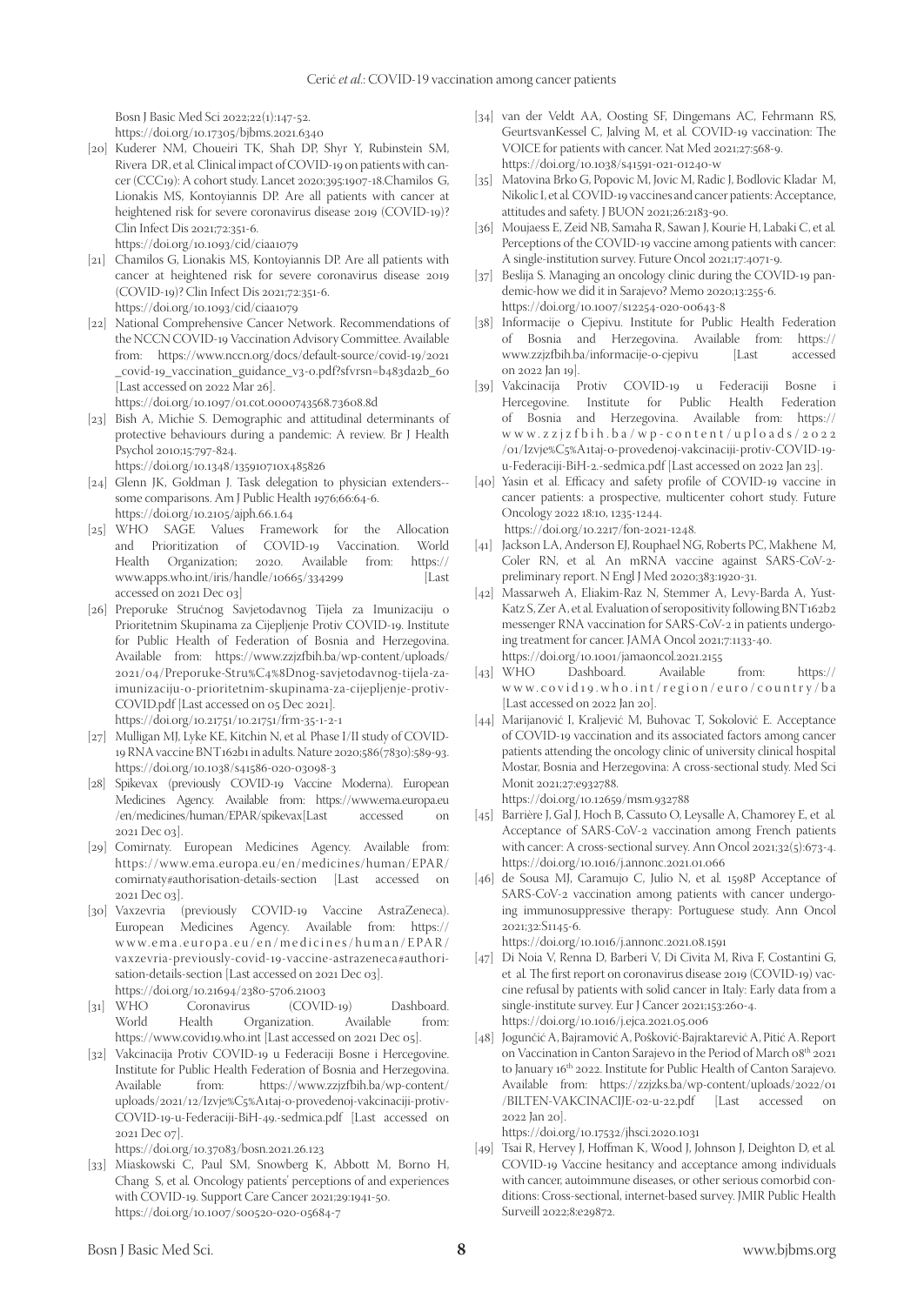https://doi.org/10.2196/29872

- [50] Desai A, Gainor JF, Hegde A, Schram AM, Curigliano G, Pal S, et al*.* COVID-19 vaccine guidance for patients with cancer participating in oncology clinical trials. Nat Rev Clin Oncol 2021;18(5):313-9. https://doi.org/10.1038/s41571-021-00487-z
- [51] Cavanna L, Citterio C, Toscani I. COVID-19 vaccines in cancer patients. Seropositivity and Safety. Systematic review and meta-analysis. Vaccines (Basel) 2021;9(9):1048. https://doi.org/10.3390/vaccines9091048
- [52] Tenforde MW, Patel MM, Ginde AA, Douin DJ, Talbot HK,

#### **Related articles published in BJBMS**

Casey JD, et al*.* Effectiveness of SARS-CoV-2 mRNA vaccines for preventing Covid-19 hospitalizations in the United States. Clin Infect Dis 2021;2021:ciab687.

[53] Haas EJ, Angulo FJ, McLaughlin JM, Anis E, Singer SR, Khan F, et al*.* Impact and effectiveness of mRNA BNT162b2 vaccine against SARS-CoV-2 infections and COVID-19 cases, hospitalisations, and deaths following a nationwide vaccination campaign in Israel: an observational study using national surveillance data. Lancet 2021;397:1819-29.

https://doi.org/10.1016/s0140-6736(21)00947-8

- 1. [The Oncology Association of Bosnia and Herzegovina's recommendations for fertility preservation in oncologic patients](https://www.bjbms.org/ojs/index.php/bjbms/article/view/6977) Timur Cerić et al., BJBMS, 2022
- 2. SARS-CoV-2 virus outbreak and the emergency public health measures in Bosnia and [Herzegovina:](https://www.bjbms.org/ojs/index.php/bjbms/article/view/5081) January July, 2020 Mirsada Hukic et al., BJBMS, 2021
- 3. Sustained [seroprevalence](https://www.bjbms.org/ojs/index.php/bjbms/article/view/6340) of SARS-CoV-2 antibodies one year after infection: one of the first COVID-19 cluster cases in [Bosnia and Herzegovina](https://www.bjbms.org/ojs/index.php/bjbms/article/view/6340)

 Božo Šušak et al., BJBMS, 2020

# SUPLEMENTAL DATA

#### Questionnaire S1

#### PLEASE ANSWER THE FOLLOWING QUESTIONS:

- 1. Patient initials\_
- 2. Age of patient (years)\_\_\_\_\_\_\_\_\_\_\_\_\_\_\_\_\_\_\_\_\_\_\_\_\_\_\_\_\_
- 3. Gender
	- a) M
		- b) F
- 4. Are you currently receiving oncology therapy?
	- a) Yes
	- b) No
- 5. Have you had COVID-19 before vaccination?
	- a) Yes
	- b) No
- 6. Vaccination status
	- a) Vaccinated III doses
	- b) Vaccinated II doses
	- c) Vaccinated I dose
	- d) Unvaccinated
- 7. Date of the administration of the first dose of vaccine?
- 8. Type of vaccine:
	- a) BNT162b2 (Pfizer/BioNtech)
	- b) ChAdOx1 nCoV-19 (Oxford/AstraZeneca)
	- c) Sinopharm (BBIBO)
	- d) CoronaVac (Sinovac)